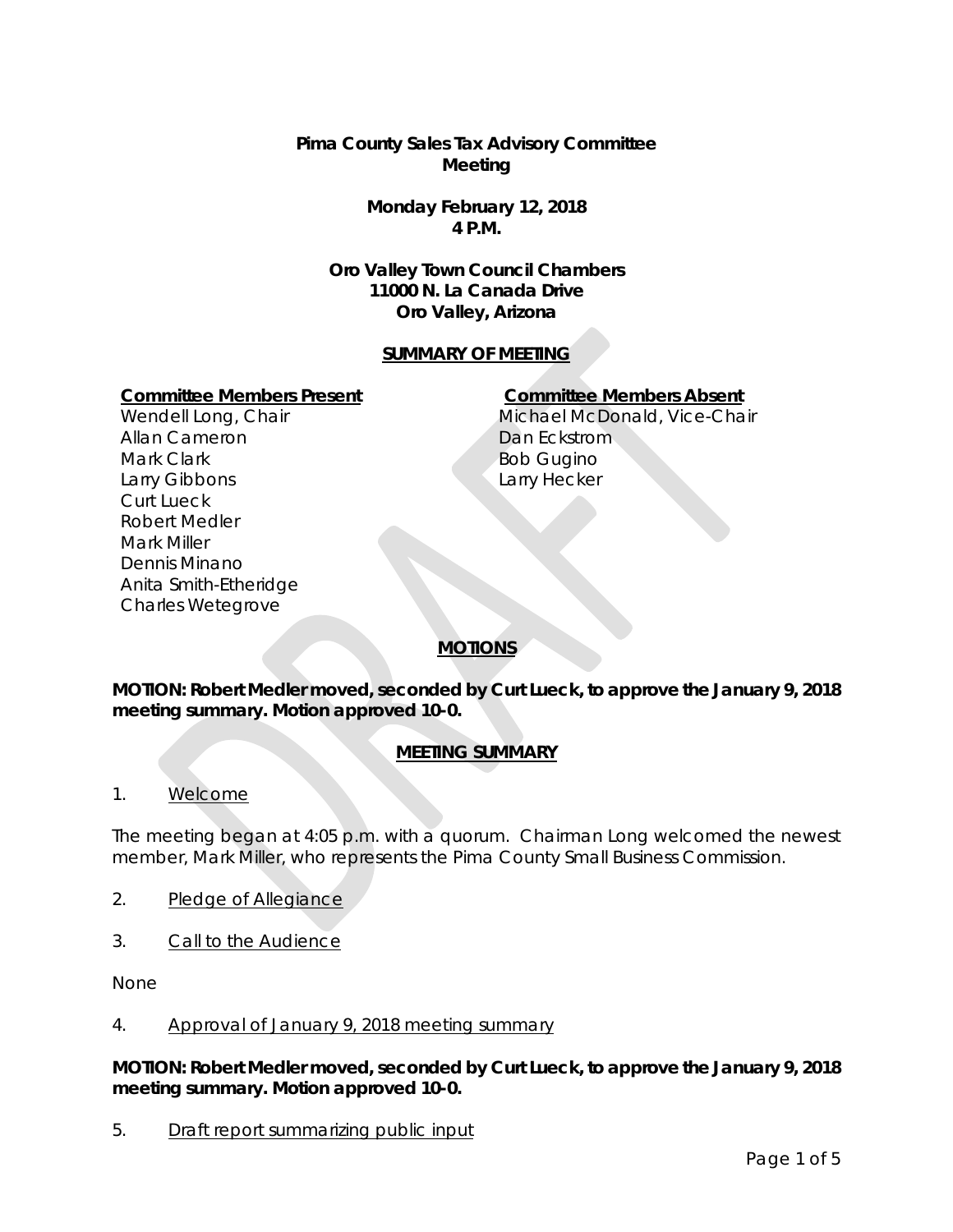Nicole Fyffe, Assistant to the County Administrator, presented the draft report summarizing the public input received so far, including from hearings, meetings, and on line forms. As there were no questions or concerns voiced about the report, it will continue to be updated until the Committee's last meeting for approval by the Committee.

## 6. Mike Varney, Outgoing President and CEO of the Tucson Metro Chamber of Commerce

Chairman Long introduced Mr. Varney and Mr. Varney introduced the newly appointed President and CEO, Amber Smith. Mr. Varney was asked to provide the business perspective regarding a potential sales tax for road repair and/or property tax reduction. Mr. Varney explained that the Chamber represents 1,500 business and 160,000 employees of those business, and that these businesses have repeatedly stated strong support for road repair through various surveys conducted between 2014 and 2017. He provided a report summarizing results from a survey of 570 companies in Tucson regarding the advantages and disadvantages of doing business in Tucson (BEAR, March 2014), which included a high degree of criticism concerning poor road conditions, and a copy of the latest Metro Chamber Magazine focused on infrastructure needs. He added that although there will always be concerned voters, the City of Tucson proved through their road bond program that they could deliver more than promised, and the County proved through the Arizona Auditor General's audit of their bond program that they are the gold standard for delivering bond projects as promised. Regarding the need for road repair verses property tax reduction, Mr. Varney responded that the demand for road repair far exceeds what he's heard about the needs for property tax reduction. Regarding how to prioritize capacity improvements over road repair, Mr. Varney responded that it is a balancing act but that he hears light years more concerns about road conditions versus traffic capacity. Mr. Varney did not have much to say about the regressive nature of sales taxes, except to say that the Chamber would undoubted come out in favor of a reasonable sales tax proposal for road repair.

Mr. Wetegrove, Ms. Smith-Etheridge, and Mr. Medler made comments with regard to the estimated cost of the sales tax in comparison to potential savings from reducing or eliminating the added costs associated with vehicle maintence and repair due to poor road conditions. Mr. Clark noted that not all low-income households have access to cars. Mr. Minano added that the Committee discussed this issue at length at the last meeting, staff has suggested potential mitigation measures, and the issue should definitely be given consideration in the Committee's final report. Mr. Miller noted that the recently approved Federal tax bill eliminated many reimbursements for employee expenses, which likely included eliminating the benefit of providing transit subsidies to employees. Mr. Clark added that Pima Council on Aging spends considerable funding provided by the RTA to reimburse volunteers' mileage costs for driving those in need to appointments, etc. This program is offered throughout the metro area and within rural areas.

On a final note, Mr. Varney added that Las Vegas recently raised its gas tax and indexed it to inflation.

7. Steve Huffman, Tucson Association of Realtors, Results of Poll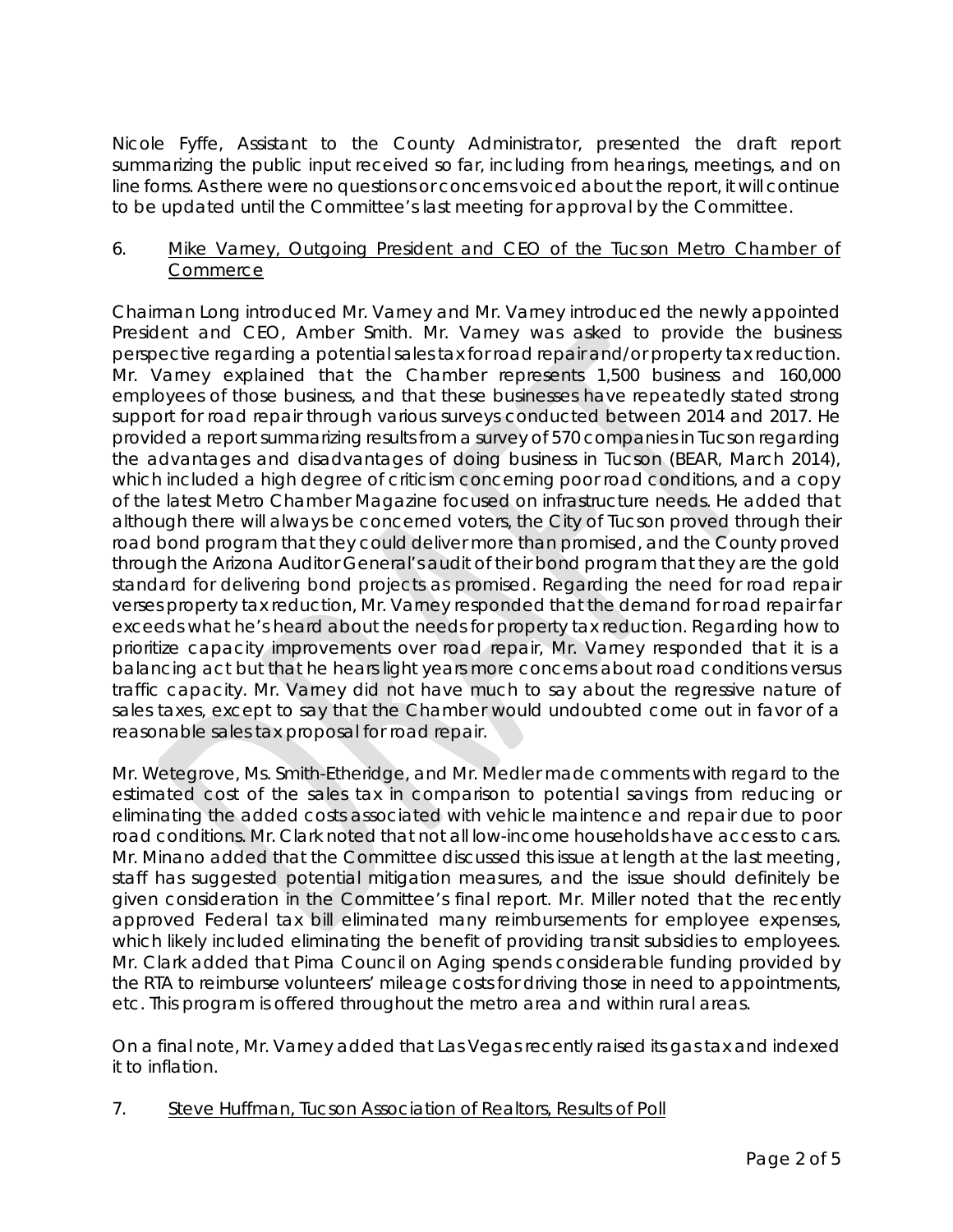Mr. Huffman began by explaining that the property tax system in Arizona has been, since statehood, set up to significantly benefit owner-occupied housing, and that low income families that rent are absolutely being negatively impacted by our property tax system. For example, if you have two similarly valued homes next to each other and one is a rental property and the other is owner-occupied, the property taxes on the owneroccupied property will be significantly lower because of a variety of property tax laws, including the 1 percent maximum property tax limit for owner-occupied properties and the limitation on increasing the valuation of owner-occupied homes. Those that own rental properties would most definitely want to cover their costs by including property taxes in the rent, and therefore those renters are paying significantly more than the homeowners who live next door. For Pima County to continue to rely 100 percent on property taxes has major consequences for low-income renters. Having the highest property tax rate in the state is also a major disincentive to attracting new businesses that create jobs. Big businesses, like the mines, lobby for exemptions and special treatment when it comes to property taxes, but the average business cannot afford lobbyists and most employees in Pima County are not working for large businesses.

The Tucson Association of Realtors (TAR) poll included 100 randomly selected high turnout voters in each of the Board of Supervisor's districts between November 27 and 29, 2017, and asked a series of questions concerning a potential County half cent sales tax for road repair and property tax reduction. Presentation slides summarizing the results are posted on the County's sale tax page [www.pima.gov/salestaxes](http://www.pima.gov/salestaxes) under the "Resources" tab.

In summary, the majority responded that:

- Road conditions in Pima County are poor.
- There is a need to increase funding for roads in Pima County.
- Pima County, City of Tucson and RTA are doing a fair to poor job of maintaining and improving roads compared to a good to excellent job.

A slight majority responded in favor of a County half-cent sales tax for road repair and property tax reduction. Those responding from Supervisorial Districts 1, 3 and 5 were slightly more in favor of a sales tax for road repair and property tax reduction than those in Districts 2 and 4.

When asked if certain statements would make them more or less likely to support the sales tax, a majority responded that:

- They were more likely to support the sales tax if the revenue had to be spent in Pima County and could not be taken by the State.
- RTA administering the road repair programs made no difference in support for the sales tax.

When asked if they agree or disagree with certain statements, the majority agreed that:

- The quality of roads play a major role in attracting business investment in Pima County.
- A half-cent sales tax is a small price to pay for better roads and lower property taxes.
- It is not fair that property and business owners are only source of revenue for county services.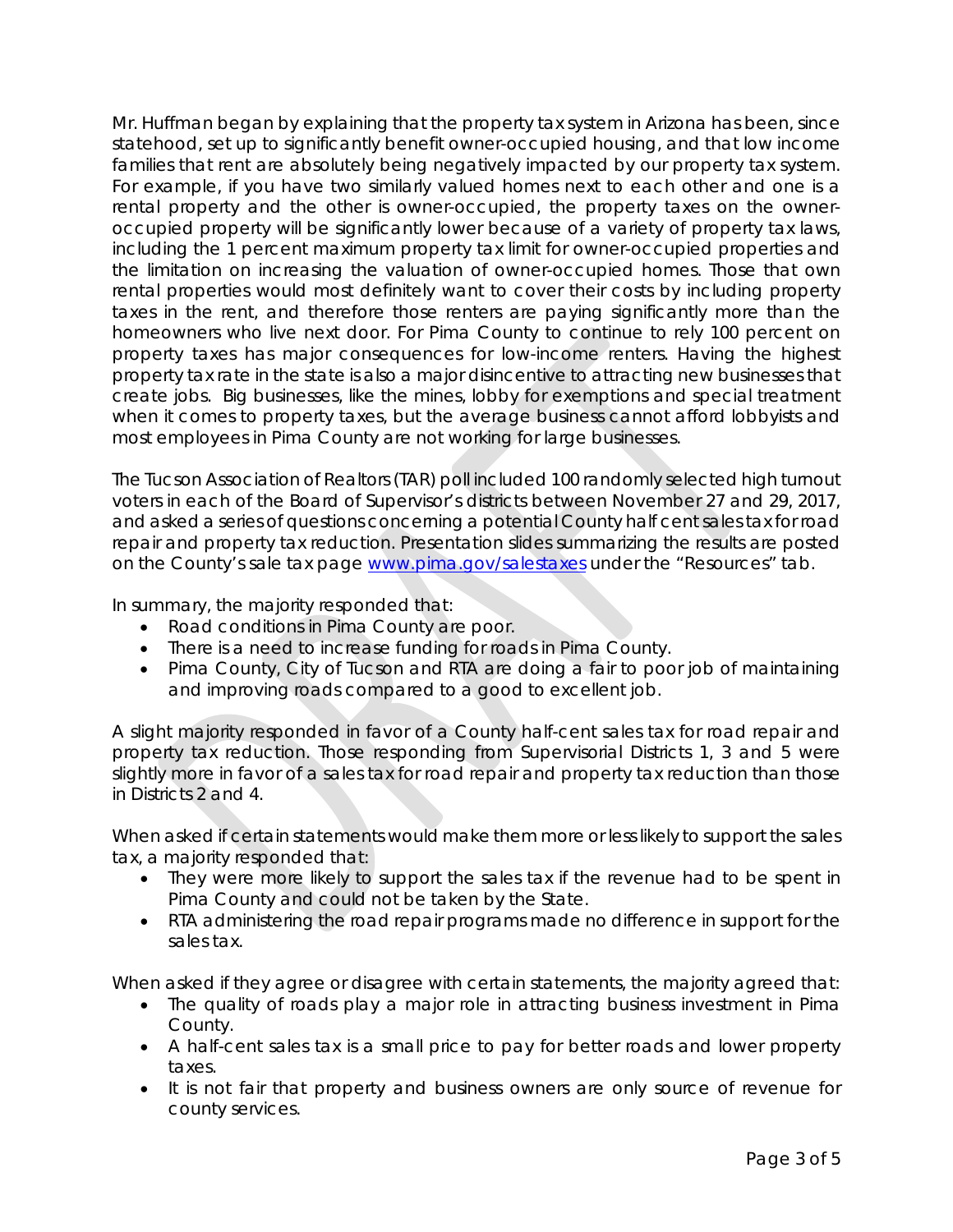• Sales taxes are a good way to lessen the overall tax load on local residents by having visitors and tourists pay their fair share.

15 percent of respondents were renters, and renters showed a higher level of support for a sales tax for road repair and pavement preservation.

Ms. Smith-Etheridge recalled a statement she'd heard recently about always voting no on tax increases because then rents go up. Mr. Huffman responded that it is likely that if property taxes go up, rent would go up. Mr. Clark added that vacancy rates are also a factor in rents. Mr. Minano asked whether businesses ask TAR about the property taxes in Pima County. Mr. Huffman responded that it depends where they are from, because for example if they are from a high property tax state they think ours are low. Mr. Huffman added that one reason Maricopa County has a low property tax rate is that the Palo Verde Nuclear plant has a higher assessed value the entirely of Pima County. Mr. Medler asked if TAR was in favor of a temporary or permanent sales tax. Mr. Huffman responded that if a portion of the sales tax is to be used for property tax reduction then if that sales tax sunsets, that Board would have to go back to the old property tax rates to raise enough revenue once the sales tax revenue is gone. TAR supports a permanent sales tax for both road repair and property tax relief, along the lines of what has most recently been proposed.

# 8. Update from Transportation Advisory Committee (TAC)

Ana Olivares, Transportation Department Director, summarized the last meeting, which included a report on the property tax local road repair program, the sales tax proposal and 10 year draft road repair plan for unincorporated Pima County, and the Department's proposed budget and reorganization. Mr. Minano asked whether the draft plan include the continuation of TAC. Ms. Olivares and Mr. Lueck responded yes, as it's a long term advisory committee. Chairman Long asked if RTA does much promotion. Ms. Olivares and Mr. Lueck responded no, except for the signage during road projects and the occasional newspaper ad.

# 9. Draft sales tax implementation plan ordinance and 10 year road repair plan

Ms. Fyffe provided a one-page summary of the draft sales tax ordinance, resolution and road repair plan provided at the request of Supervisor Valadez. Mr. Medler asked about the financing costs associated with the road repair plan. Ms. Fyffe responded that expenditure of the sales tax revenues for road repair would exceed the County's annual expenditure limitation, but to overcome that, the County could issue short term debt as debt service payments are not subject to the expenditure limitation. Ellen Moulton, Deputy Finance Director, added that the County uses interest rates of 4-5% in its planning even though that is higher than today's interest rates, just to be conservative. Mr. Medler asked if the debt could be longer term and Ms. Moulton responded yes, but then the financing costs would be higher. There appeared to be agreement that it's a waste of money to have to borrow just to spend revenues the County would already have, but that it was the only way around the constitutional expenditure limitation. It was noted that there is legislation that is successfully moving through the Arizona Senate, but is on hold in the House, that would permit counties, by a majority vote of the Board of Supervisors and at the request of the RTA, to place a sales tax for road maintenance on